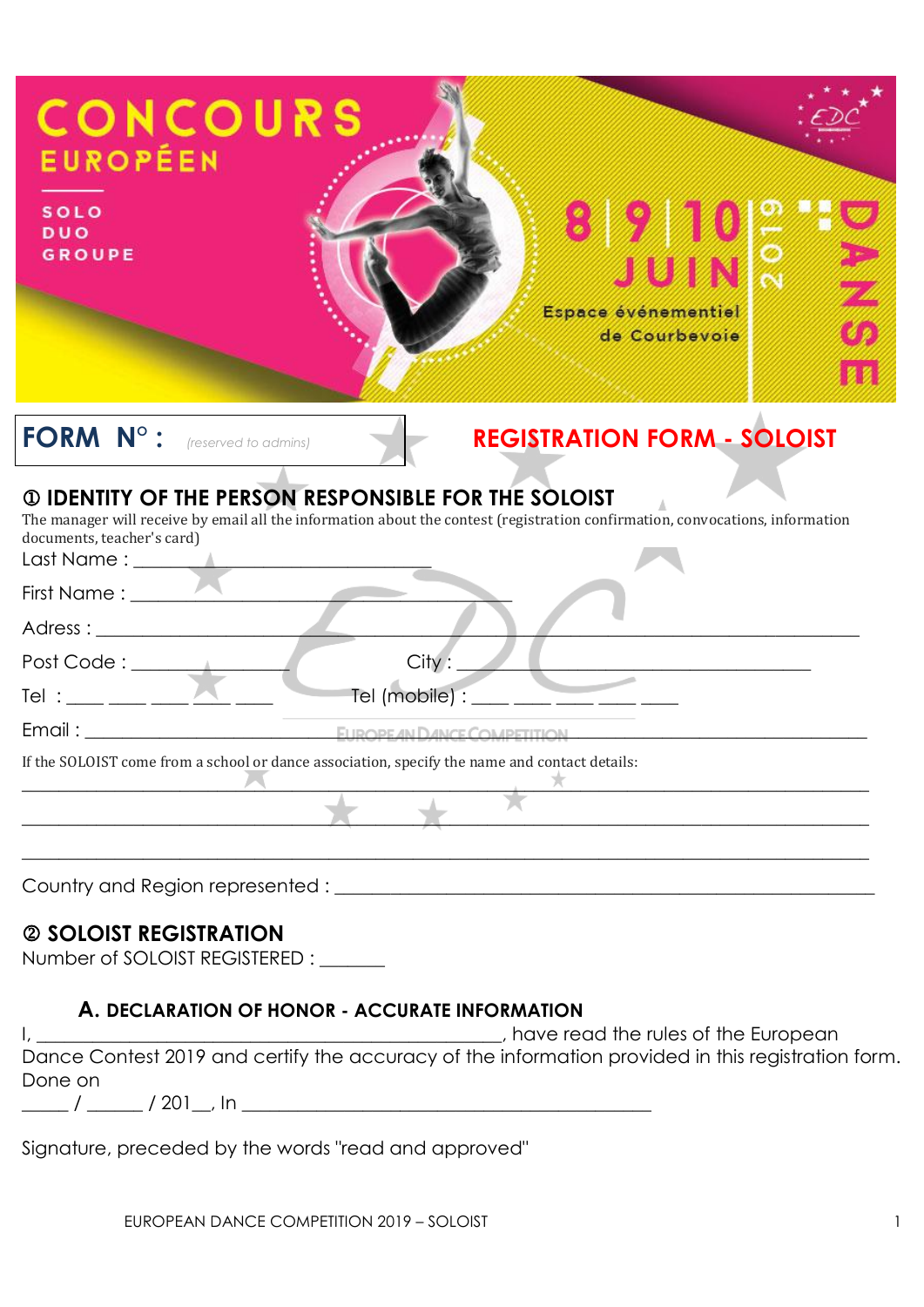#### **B. DECLARATION OF HONOR – APTITUDE TO COMPETE**

| certify that I have the medical certificates                                                   |
|------------------------------------------------------------------------------------------------|
| of all the candidates I have registered on this form and confirm that all these candidates are |
| eligible to participate in the European Dance Competition 2019.                                |
| Date of<br>' 201                                                                               |

#### **C. REGISTRATION FEES**

Complete the table below to determine the total amount of registrations. Reminder: The cost of the registration fee is 40 € TTC per dancer.

This fee includes: registration fees and entry fees

| Number of SOLOIST | Cost per SOLOIST | Total |  |
|-------------------|------------------|-------|--|
|                   | 40 €             |       |  |

The registration fees' payment is online. The website is indicated in the rules of the competition. Once the payment is made, fill the table below:

| Order Number** | <b>DATE</b>                       | Amount (in $\xi$ ) |
|----------------|-----------------------------------|--------------------|
|                |                                   |                    |
|                | <b>EUROPEAN DANCE COMPETITION</b> |                    |
|                |                                   |                    |
|                |                                   |                    |
|                |                                   |                    |
|                |                                   |                    |
|                |                                   |                    |

\*\* information sent by email after payment of registration on the dedicated website (see contest rules)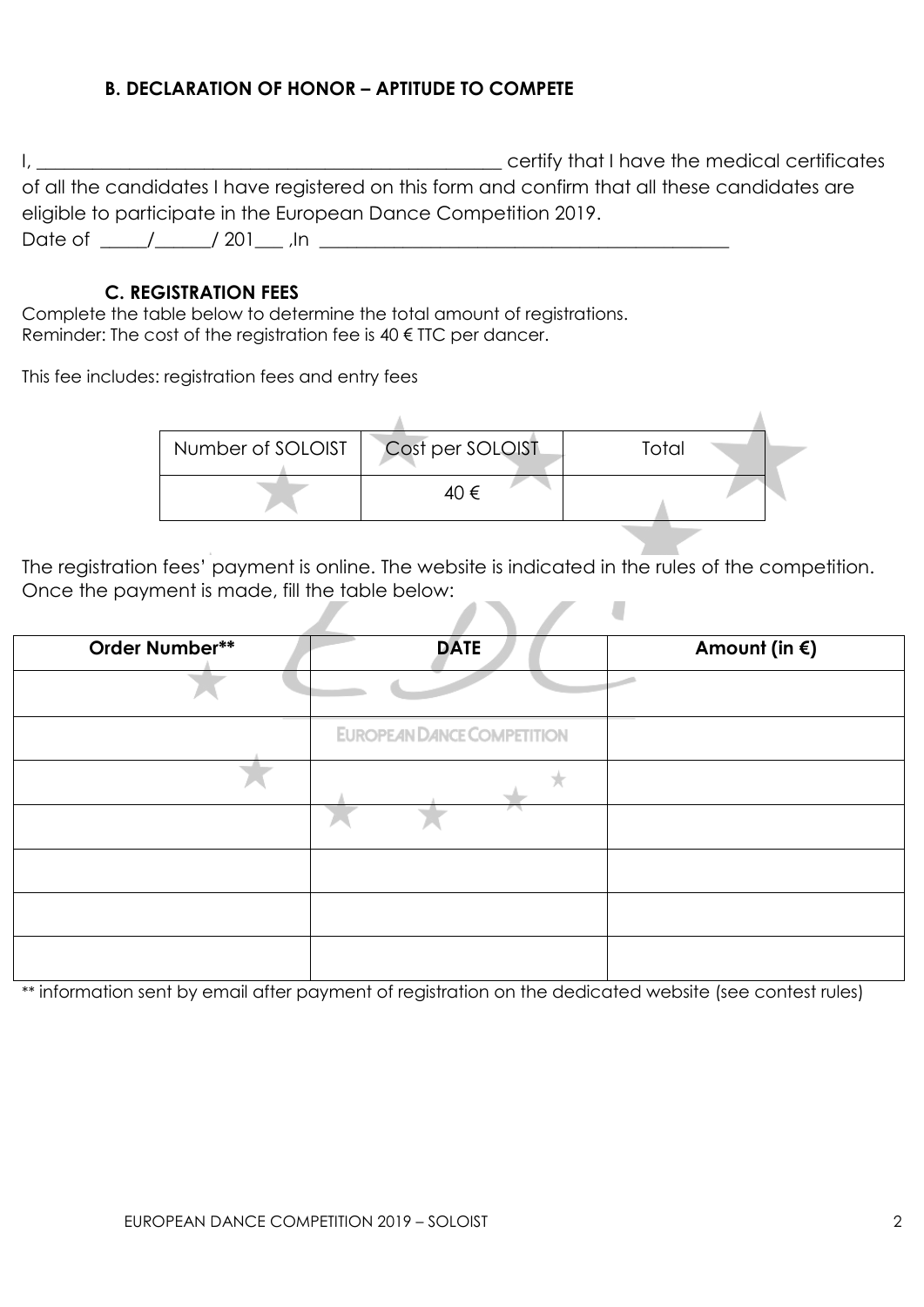## **THANK YOU FOR YOUR PARTICIPATION. WE SUGGEST YOU TO VERIFY THAT YOUR REGISTRATION FORM IS COMPLETE**

Provide credentials if the person in charge of the registration is a teacher (CND card or FFD ...) in order to obtain the free entry with the PROFESSOR PASS. If there is no official document, the teacher must obtain an entry on the online ticketing of the contest.

Provide the authorization form of image rights signed by each participant or the person legally responsible or a discharge of the person responsible for registration.

□ Registration fees paid online exclusively.

 $\square$  The application should be complete and sent.

**The soundtrack** is not to be sent with your application. You can send it by email in April 2019 once requested by the Administrators.

**PLEASE COURRIER YOUR APPLICATION TO THE FOLLOWING ADDRESS :**

# **LA DANSE CONCEPT – CED 2019 19 CHEMIN AUX MOINES 28210 FAVEROLLES FRANCE**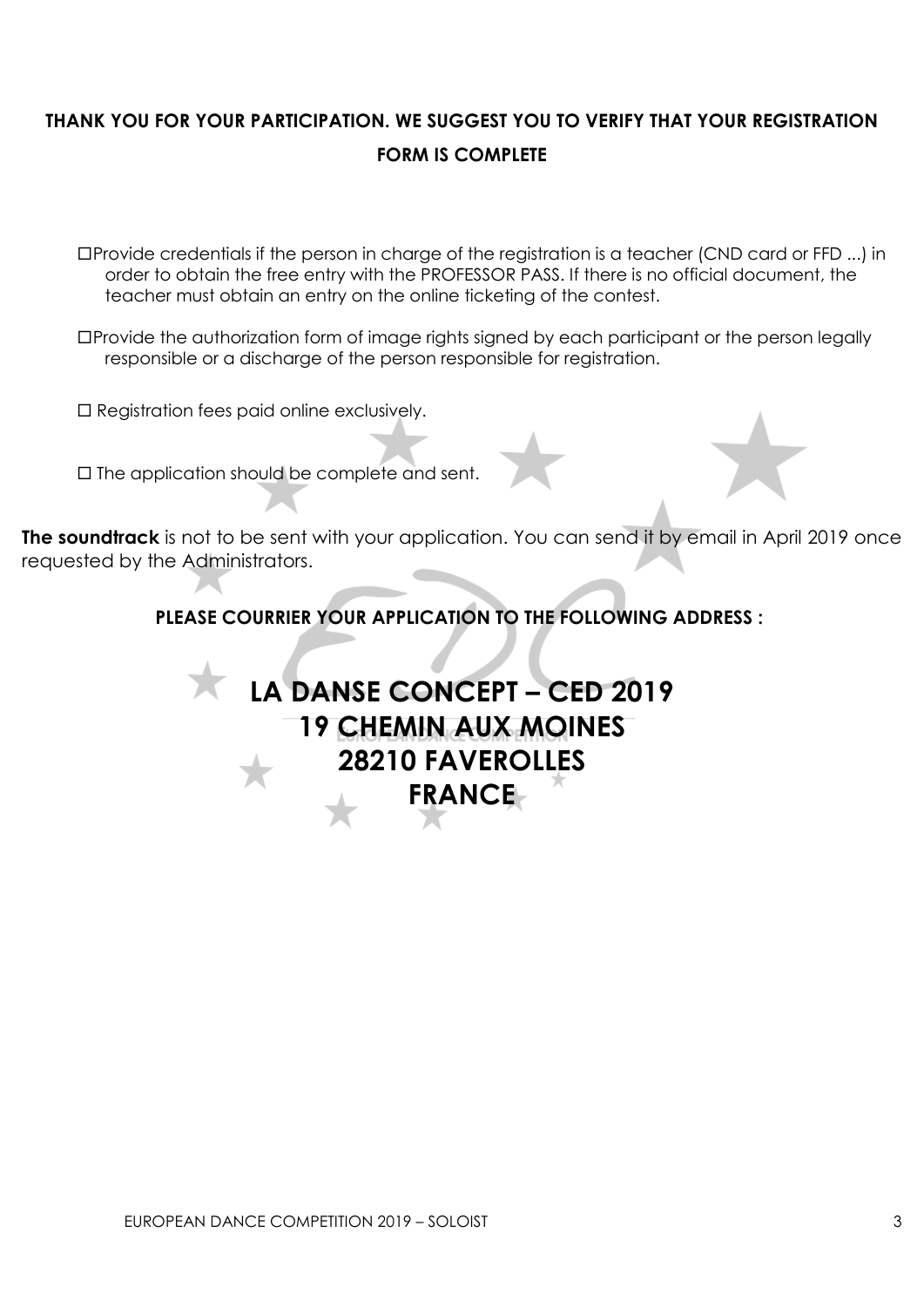

## **IMAGE RIGHTS CONSENT FORM**

The persons listed below declare that they authorize the contest organizers to broadcast their image in the newspapers, media and Partner websites.

| LAST NAME | <b>FIRST NAME</b>                 | <b>SIGNATURE</b> |
|-----------|-----------------------------------|------------------|
|           |                                   |                  |
|           |                                   |                  |
|           | <b>EUROPEAN DANCE COMPETITION</b> |                  |
|           |                                   |                  |
|           | n                                 |                  |
|           |                                   |                  |
|           |                                   |                  |
|           |                                   |                  |
|           |                                   |                  |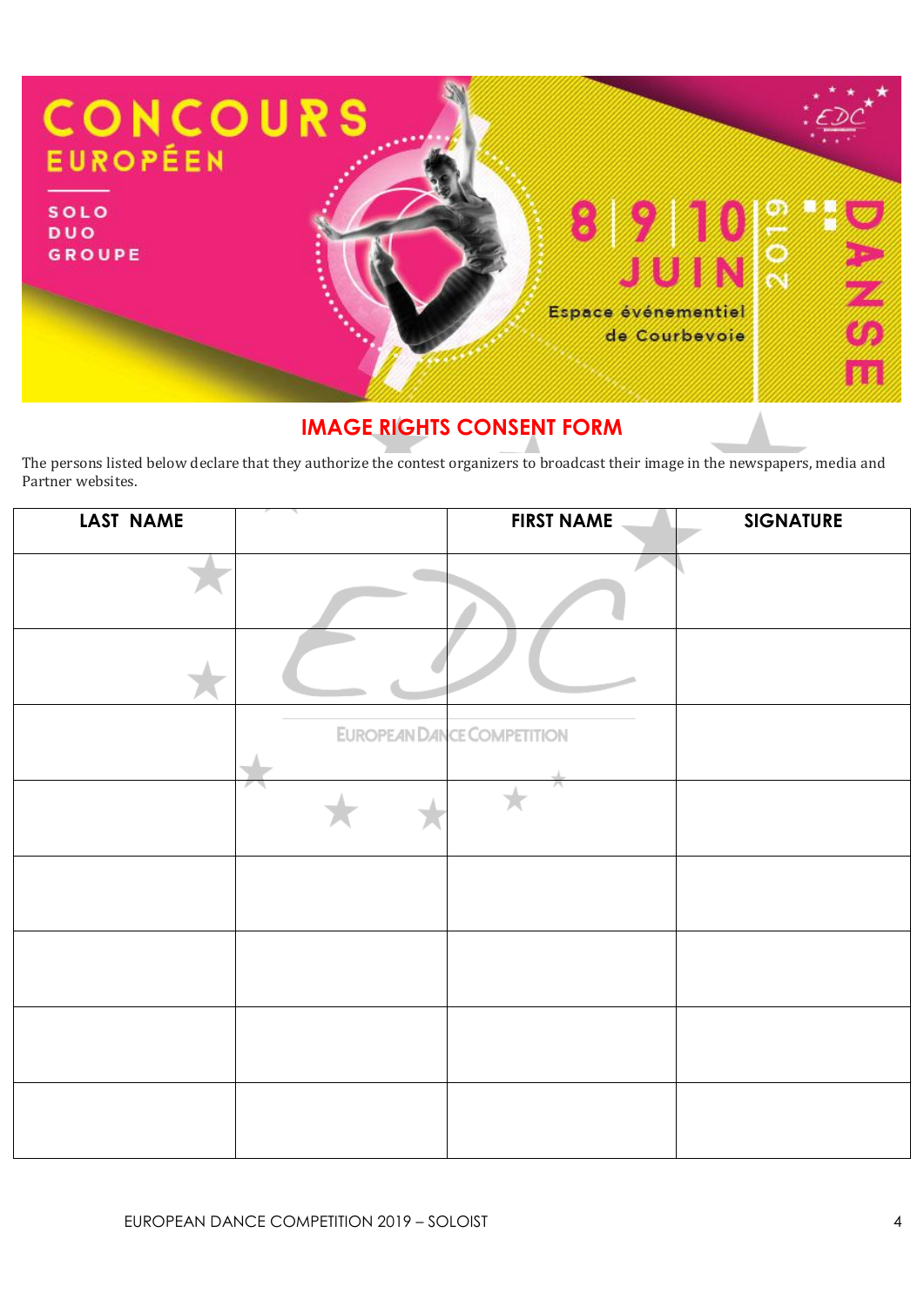| <b>LAST NAME</b> | <b>FIRST NAME</b>                 | <b>SIGNATURE</b> |
|------------------|-----------------------------------|------------------|
|                  |                                   |                  |
|                  |                                   |                  |
|                  |                                   |                  |
|                  |                                   |                  |
|                  |                                   |                  |
|                  |                                   |                  |
|                  | <b>EUROPEAN DANCE COMPETITION</b> |                  |
|                  | $\mathcal{H}$                     |                  |
|                  |                                   |                  |
|                  |                                   |                  |
|                  |                                   |                  |
|                  |                                   |                  |